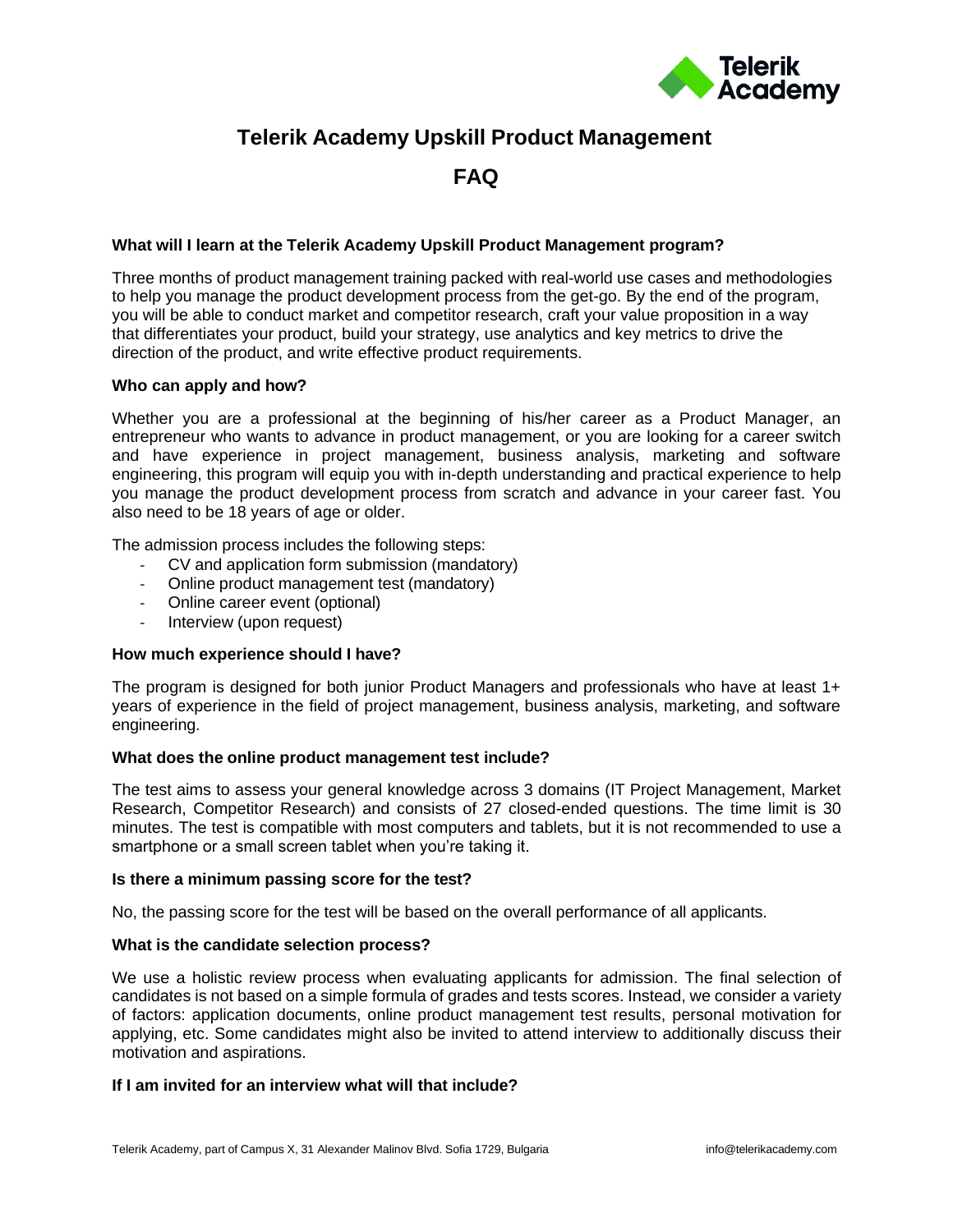

Interviews will focus on candidates' motivation and aspirations and will determine if the program is appropriate for each candidate based on their needs, expectations and personality.

## **Can I choose between online and onsite training?**

Due to COVID-19, the program will be held online. We transitioned every aspect online to keep the same renown high quality, engaging experience and hands-on training.

Please note that attendance is key to our students' successful graduation. Participants must attend all classes. Up to 3 days of absence are allowed, plus the program has 2 one-week vacations.

#### **Do I have to sign a contract to join the program?**

Yes, all admitted students should sign a contract with Telerik Academy prior to the program start.

## **What happens if I drop out of the program?**

In case of any unforeseen and unintended circumstances and within the first 2 weeks of your tuition, you can drop out of the program with no accrued costs.

#### **Are we going to have homework assignments?**

Yes, the program includes regular homework assignments which are the basis for the final project presentations.

#### **Do all students graduate?**

Students must successfully pass all requirements and assignments to graduate.

#### **Does Telerik Academy help alumni find new jobs after successful graduation?**

As this is an Upskill program, it isn't geared towards connecting learners and businesses. But the skills and experience you gain will help you excel in your career or find a new job, just like it helped our alumni reach their career goals.

#### **Will I receive a certificate at the end of the program?**

Yes, graduates will receive a certificate for successful graduation of the program.

#### **How much does the training cost?**

The tuition fee for Telerik Academy Upskill Product Management is BGN 3,950.

The fee is paid either upfront via bank transfer prior to the program start, or in installments with a loan from a bank, partner of Telerik Academy.

If you are interested in paying the tuition fee in monthly installments (BGN 179 per month\*), we would introduce you to our bank partner who could provide you with individual loan offer based on your credit score and creditworthiness.

The fee could be either covered by you or your employer. In both cases the fee is paid via bank transfer prior to the program start.

## **How can I apply for the discounted tuition fee for candidates working in the NGO (Notforprofit) sector? Are there any special terms that apply?**

Every candidate working in the NGO sector can apply for a 90% discount off the regular program pricing (two per cohort). The candidate must submit their application through our website (www.telerikacademy.com) and follow any specific requirements for candidate selection (submit an Telerik Academy, part of Campus X, 31 Alexander Malinov Blvd. Sofia 1729, Bulgaria